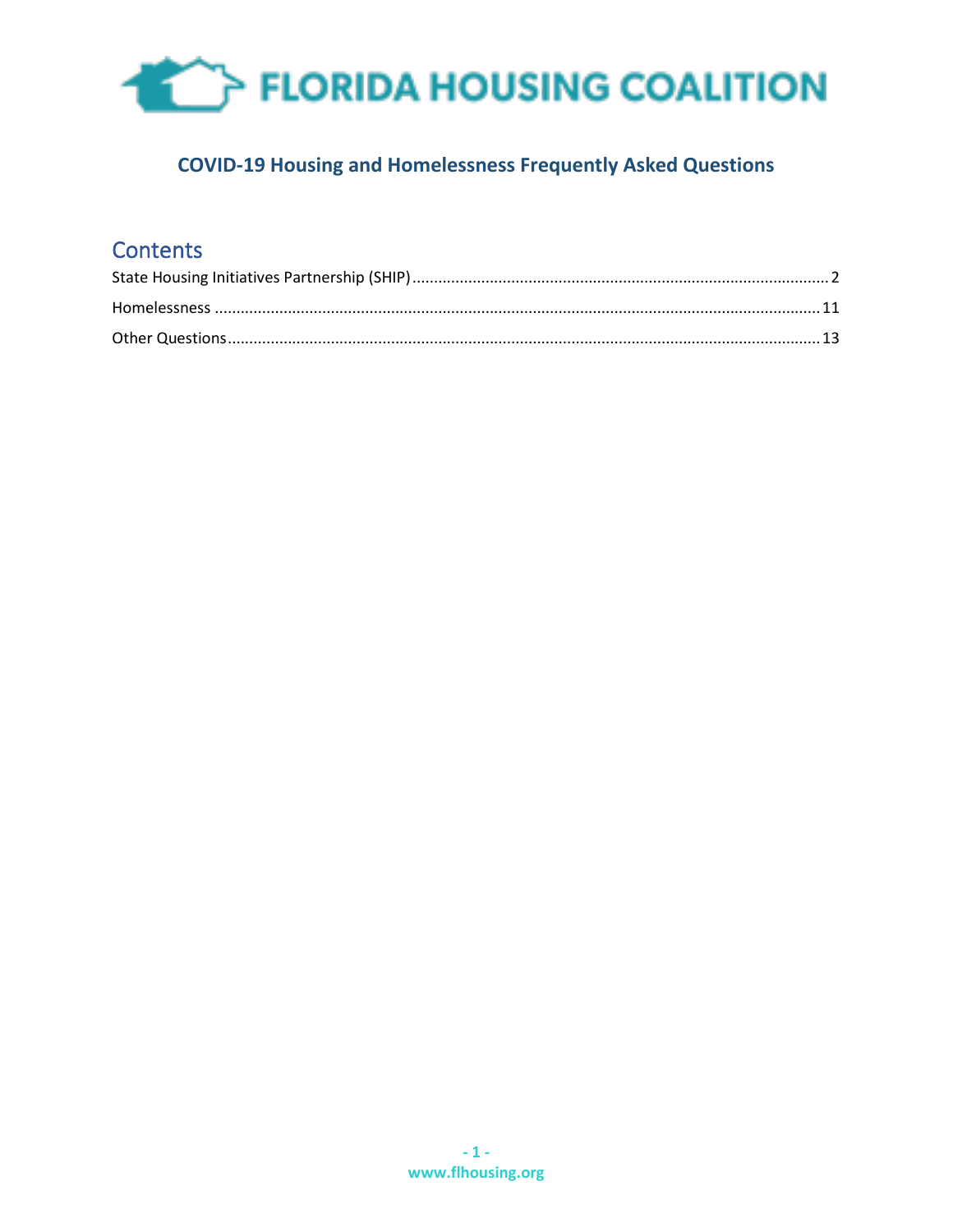

<span id="page-1-0"></span>All answers have been approved by Florida Housing Finance Corporation and the Florida Housing Coalition.

Last Updated on 04/10/2020

# State Housing Initiatives Partnership (SHIP)

# INCOME ELIGIBILITY

**Q1:** How do we complete the income certification process for a recently laid off applicant impacted by COVID-19? It is difficult to estimate income in the next 12 months for many applicants who do not know if they are experiencing a temporary lapse of employment income or are fully unemployed.

**A:** Applicants do not know when or if they will be re-hired. This is a case like those included in the HUD Handbook 4350.3 where you must estimate 12 months of income based on the household's current circumstances. Count and annualize all remaining sources of household income.

# PREPARING FOR COVID-19 EMERGENCY ASSISTANCE

### **Q2**: **What if you do not have rental assistance or foreclosure prevention in your current LHAP? Does a community have to update its LHAP in order to provide COVID-19 emergency assistance?**

A: Yes, you must make a technical revision to the Disaster Strategy in your LHAP to offer COVID-19 Support. Even if you already had a rental assistance or foreclosure prevention strategy, you would also likely make some technical revisions to it.

Most will make a technical revision to a disaster strategy. Email them in underline and strikethrough format to [Robert.dearduff@flhousing.org.](mailto:Robert.dearduff@flhousing.org) Replace the 'Summary of the Strategy' from your current disaster strategy with the following:

a. Summary of the Strategy: The Disaster Assistance strategy provides funds to households following a disaster or emergency declared by the President of the United States or Governor of the State of Florida. SHIP disaster funds may be used for items such as, but not limited to:

(a) purchase of emergency supplies for eligible households to weatherproof damaged homes;

(b) interim repairs to avoid further damage; tree and debris removal required to make the individual housing unit habitable;

(c) construction of wells or repair of existing wells where public water is not available;

(d) payment of insurance deductibles for rehabilitation of homes covered under homeowners' insurance policies;

(e) security deposit for eligible recipients that have been displaced from their homes due to disaster;

(f) rental and utility assistance for eligible applicants.

(g) mortgage and utility payment assistance for eligible applicants.

(g) Strategies included in the approved LHAP that benefit applicants directly affected under the Executive Order.

(h) other eligible activities as proposed to and approved by Florida Housing.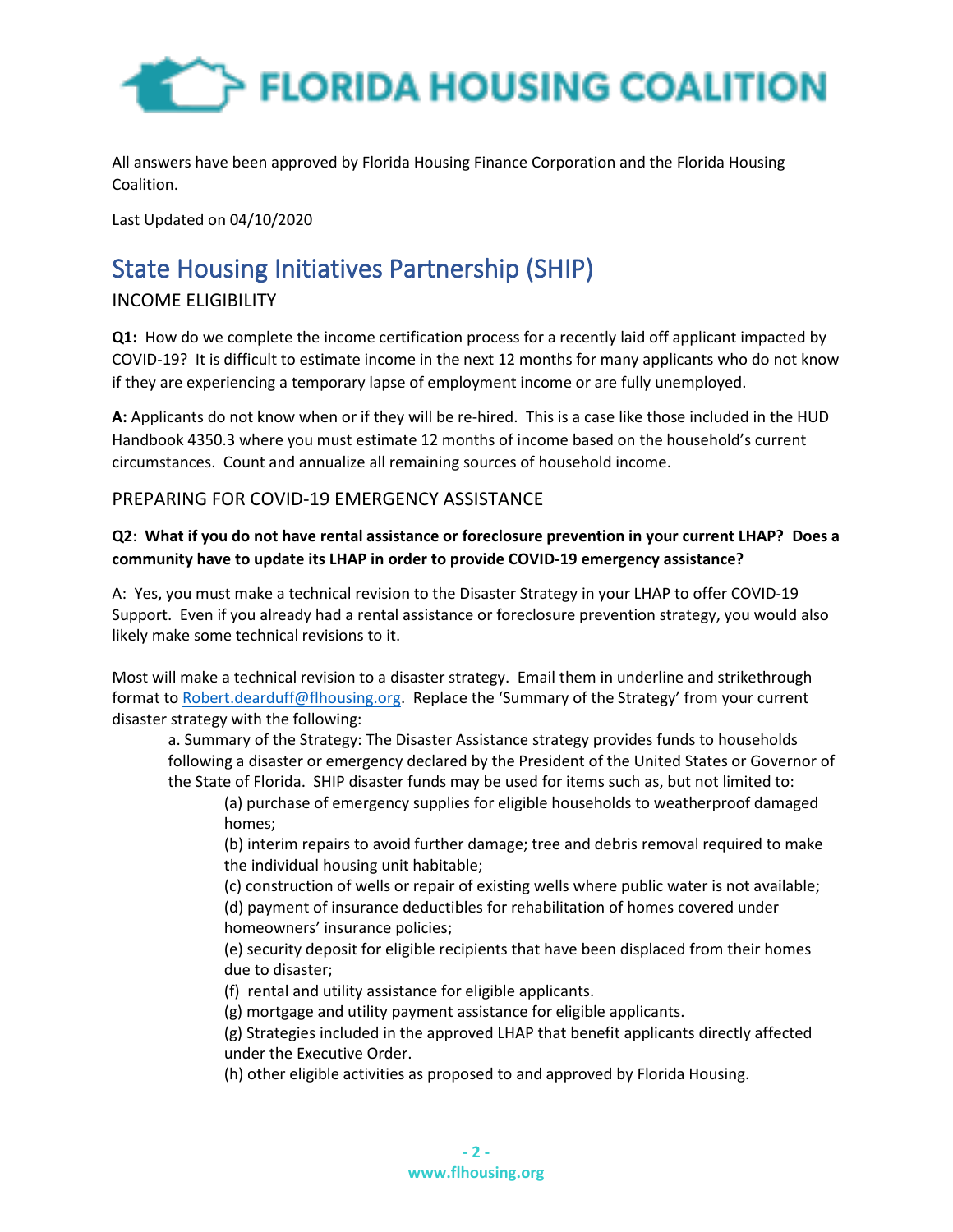

In less common cases, you will make revisions to a Rental or Foreclosure Prevention Strategy.

For a Rental Assistance or Eviction Prevention Strategy add this to the summary:

"Temporary rent and utility payments for up to 12 months for tenants financially impacted by a disaster"

For a Foreclosure Prevention Strategy add this to the summary:

"Temporary mortgage and utility payments for up to 12 months for homeowners financially impacted by a disaster"

To be most efficient, use the "Technical Revision & Waiver Requests TEMPLATE" which provides the needed text and guidance (available on the FHC COVID website or by emailin[g chaney@flhousing.org\)](mailto:chaney@flhousing.org).

One type of COVID-19 emergency assistance is foreclosure counseling. No LHAP changes are needed to immediately spend SHIP funds on foreclosure counseling. Another question addresses how it is best to contract with a HUD approved counseling agency for this. Foreclosure counseling is allowed on page 4 of all LHAPs under the section K. Support Services and Counseling, which includes the standard language "Available support services may include but are not limited to: Homeownership Counseling (Pre and Post), Credit Counseling, Tenant Counseling, **Foreclosure Counseling** and Transportation."

**Q3**: **On the first COVID-19 webinar on March 19, Robert Dearduff mentioned that the homeownership and construction set-asides can both be waived for the program years that we have unexpended funds toward this disaster. Is this waived for all or something that we need to request? We want to make sure prior to diverting funds from homeowner/construction projects to rental assistance.** 

A: The waiver will be provided at the same time the FHFC approves the technical revision to the SHIP strategy. The FHFC intends to make this process as easy as possible. To be most efficient, use the "Technical Revision & Waiver Requests TEMPLATE" that Florida Housing Coalition staff created to supply the needed text and guidance (available on the FHC COVID website and by emailing [chaney@flhousing.org\)](mailto:chaney@flhousing.org).

As noted on the Template, your waiver request should provide details of the activities, fiscal years and unencumbered dollars involved in the waiver. When a request for waiver of the 65% homeownership set aside is approved, it automatically allows the local government to exceed the 25% cap on rental assistance.

# **Q4: If we have some unencumbered SHIP funds that we can now use for COVID-19 Foreclosure Assistance and/or Rental Assistance, must we advertise these funds? Would we have to comply with the 30-day rule?**

A: Again, the waiver for the advertisement requirements will be provided by the FHFC at the same time your technical revision is approved. Any SHIP local government that wants to provide COVID-19 assistance simply completes a LHAP technical revision to the SHIP disaster strategy. The advertisement waiver is granted at the same time as approval of the technical revision. To be most efficient, use the "Technical Revision & Waiver Requests TEMPLATE" that Florida Housing Coalition staff created to supply the needed text and guidance (available on the FHC COVID website or by emailing [chaney@flhousing.org\)](mailto:chaney@flhousing.org).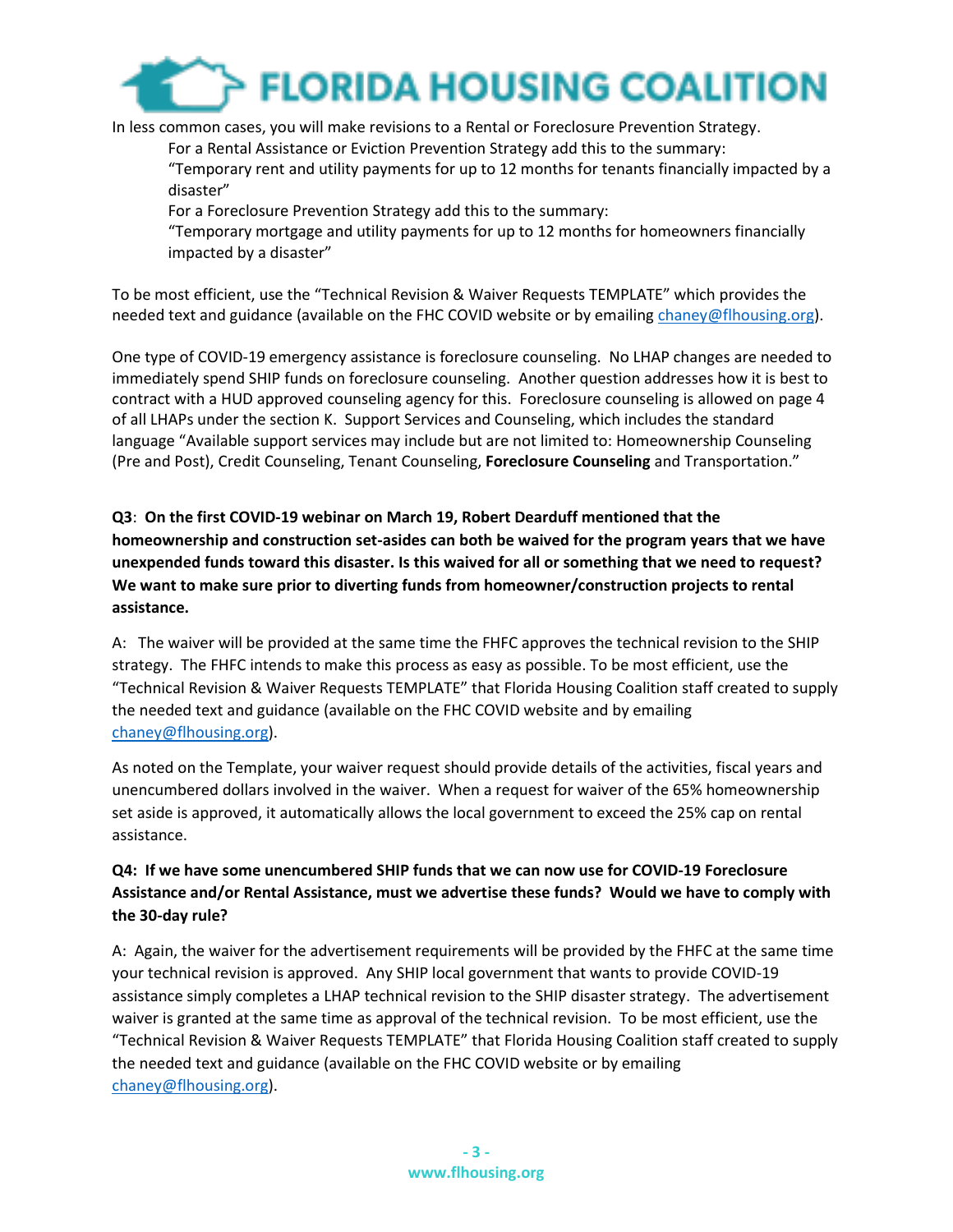

#### **Q5: Will waivers apply to all program years or a specific program year(s)?**

A. When the local government submits a request for a waiver, they need to specify the SHIP program years.

#### **Q6: Is the special needs set aside requirement still in place for this crisis?**

A. Yes.

# **Q7: Regarding SHIP for Temporary Rent Payments: Assuming a Local Government decides to do this, how quickly could this happen?**

A: See the answer above about making technical revisions to a SHIP Strategy, which is the first action to take. The revision does not have to be approved by your city or county commission. Once Robert Dearduff reviews and approves the revision, he will waive SHIP advertisement requirements and you may start announcing assistance, completing other outreach, and accepting applications.

# **Q8: What if we currently do not have Rental Subsidies in our LHAP? Would we be able to revise our LHAP to allow for these options?**

A: See the previous questions and answers about technical revisions and waivers. It is likely that you are planning to offer 'temporary rent payments' through your disaster strategy. This is different than offering 'rent subsidies', an activity that is reserved only for very low-income households that are homeless or special needs, requires a separate LHAP strategy, and should not be included in your disaster strategy. By contrast, first and last month's rent, security and utility deposits, rent and utility payments and eviction prevention can be provided to all eligible income groups by completing a technical revision to your disaster strategy.

### AVAILABLE FUNDING AND DEADLINES

# **Q9: Is there any talk of extending the 6/30/2020 expenditure deadline for SHIP? I anticipate experiencing issues with clients not allowing contractors into their homes and contractors not wanting to enter client homes. COVID-19 has the potential to halt our Rehab program completely.**

A: First, consider re-assigning delayed projects to your 20/21 SHIP allocation. Any freed up unencumbered funds could be shifted to COVID-19 emergency rent, mortgage and utility payments. Any local government that cannot use COVID assistance to resolve 17/18 expenditure deadline concerns should submit a request for extension to Robert Dearduff, the SHIP administrator at [Robert.Dearduff@floridahousing.org.](mailto:Robert.Dearduff@floridahousing.org) There are no encumbrance extensions. To be most efficient, use the "Technical Revision & Waiver Requests TEMPLATE" which includes the needed text and guidance about an extension (available on the FHC COVID website and by emailin[g chaney@flhousing.org\)](mailto:chaney@flhousing.org).

### **Q10: Will the waivers also apply to our 20-21 SHIP funds received after July 1 or will we need to request additional waivers?**

A. You can include 20-21 as part of the waiver request now if you anticipate you may use those SHIP funds, but you will need to spend the oldest distribution first. Keep in mind, the waivers only apply if funds that are used to assist applicants under the current Executive Order cause the shortfall on a setaside requirement. The waiver is not a blanket waiver that allows a local government to ignore the set-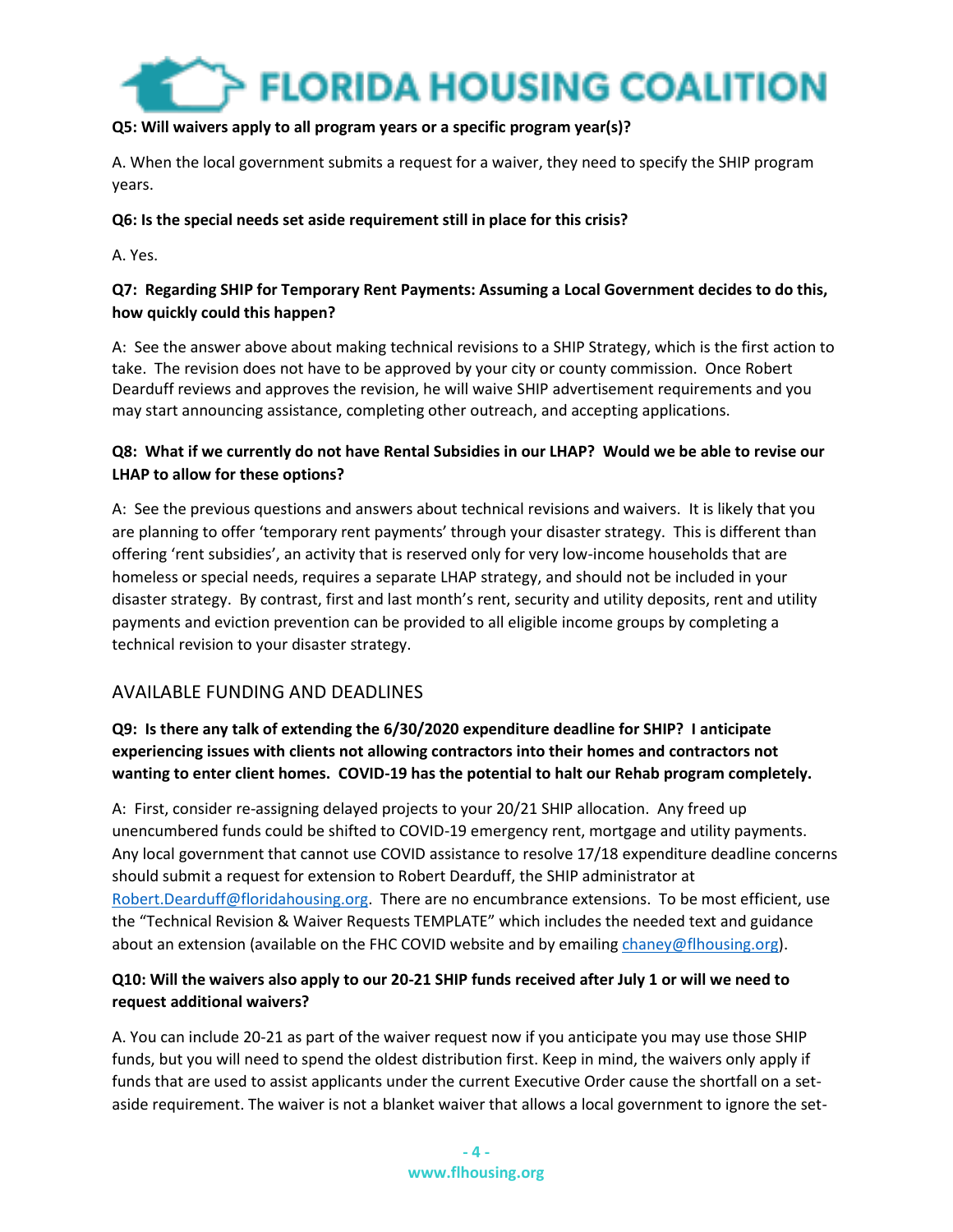asides if funds are used for regular SHIP activities. Additionally, the 20-21 funds likely will not be available until October, so it is unlikely Florida Housing would approve that fiscal year being included until there is some indication that the executive order will still be in place at that time.

# **Q11: For the essence of time, can General Funds be used to help with rent payments and then be reimbursed to the jurisdiction once all third-party income is verified and the client is deemed eligible?**

A. This could be done, but it will be at the risk of the local government that all funds provided out of general revenue may not be eligible for reimbursement.

# RENTAL ASSISTANCE

#### **Q12: Could you provide information on where folks can apply for rental assistance?**

A: Have residents contact the local SHIP office to determine what, if any, rental assistance is available in the community. For the contact information for each jurisdiction, use this link: [https://www.floridahousing.org/programs/special-programs/ship---state-housing-initiatives](https://www.floridahousing.org/programs/special-programs/ship---state-housing-initiatives-partnership-program/local-government-information)[partnership-program/local-government-information](https://www.floridahousing.org/programs/special-programs/ship---state-housing-initiatives-partnership-program/local-government-information) 

### **Q13: SHIP funds in our county have not been used for rental assistance the past, what is the best way for us to coordinate those services without duplication?**

A. Coordinate services with your Continuum of Care and other local non-profit organizations that provide similar services.

# **Q14: The SHIP assistance discussed in the Rent Assistance webinar is for households in any rental situation, right? Not just in a Low income or SHIP assisted housing.**

A. You are correct as long as the applicant qualifies under SHIP income limits. You also might consider from a policy decision to prioritize lower income households, though not required.

# **Q15: If there are two names on a lease and only one of them has lost their job, can we assist? Also, what about sub-leases? If there are two names on a lease (couple) that rent out an additional room, the additional member has lost his job but is not on lease? Is there help?**

A. Yes, if one person in the household is unemployed or under employed, they may be eligible for assistance subject to other eligibility requirements. If the additional household member (renting the room) is part of the household, then yes, the household may qualify for assistance. However, if the additional household member (renting the room) has a lease for the room rental and loses his job, only he would be eligible for assistance with his rent for the room rental.

# **Q16**: **How do we know if our applicants have received CARES act funding from other sources before using our limited grant funds?**

A: Consider using a duplication of benefits form that will require reimbursement of funds if the assistance provide by the local government is duplicated from another resource. You can include questions on your program application asking the applicant if they are receiving financial assistance from another source related to COVID-19. Due to the many different types of funding made available through the CARES Act, any questions on a program application would be specific to the type of financial assistance being applied for so as not to confuse the applicant. For example, they could be receiving unemployment assistance and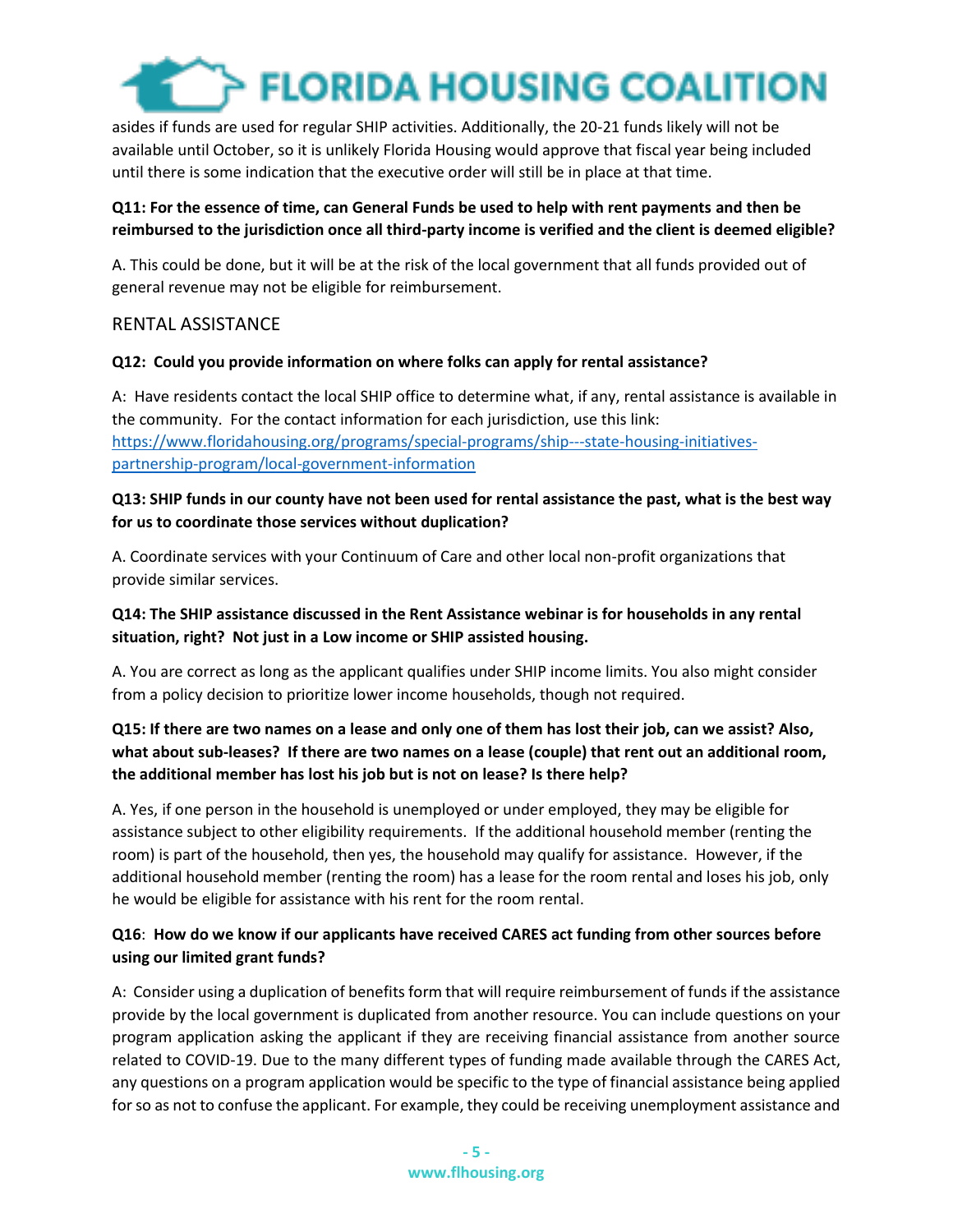then mark that they are receiving COVID-19 financial help. Additionally, having a coordinated effort between organizations providing the same types of assistance (e.g. security deposits, eviction prevention) will reduce duplication. Having a centralized point for all people applying for financial assistance would be helpful. If you are referring to rental payment assistance, it is unlikely you will duplicate the funding. When providing rental assistance, you would contact the landlord to see how much the household owes and then pay the landlord directly.

# **Q17: I may have missed this but if we determined that the applicant was over income before COVID-19, but now income eligible, will they be eligible for our SHIP Rental Assistance now.**

A. Yes, they might be. See the slide from the Rent Assistance webinar with recommendations of priority. In the scenario you write about, this applicant could get rent assistance AFTER all who were SHIP eligible pre-COVID receive assistance.

# **Q18: The Rent Assistance webinar discussed paying an applicant's rent. Can we assist persons living in motels/hotels?**

A. Yes, if you are providing rental assistance under a Disaster strategy and the person is living in a hotel due to an eviction caused by recent unemployment or under employment, you can provide this assistance. SHIP funds do not go far when paying for hotel stays, so explore if applicants in these circumstances could benefit from SHIP paying for a month to month rental instead of a hotel.

# **Q19: Is it possible to provide rental assistance and install a toilet or new door to meet the construction set-aside?**

A. No. FHFC would prefer that you ask for a waiver of the construction set-aside.

# **Q20: Would it be acceptable to provide a one-time assistance amount? For instance, \$3,600 for three months based on rent. If the rent is \$1,200, could we give three months of rent to the landlord?**

A. You can award it that way but would still pay it out monthly in case circumstances change.

# **Q21: Can we provide rent payments for people in mobile homes or do the same mobile home provisions apply?**

A. The provisions in the statute covering mobile homes will apply. You will need to submit a request for a waiver from FHFC to provide assistance to mobile homes that do not meet the statutory requirements.

### MORTGAGE ASSISTANCE

# **Q22: How do we get a W-9 if we are providing mortgage assistance? Usually it is not easy to get a W-9 from a bank.**

A. Document a mortgage assistance application with a monthly mortgage payment statement provided by from the homeowner.

### **Q23: Is there consideration for individuals who are self-employed?**

A. Self-employed applicants will need to provide proof of loss of income. This can be done by providing a recent profit and loss statement.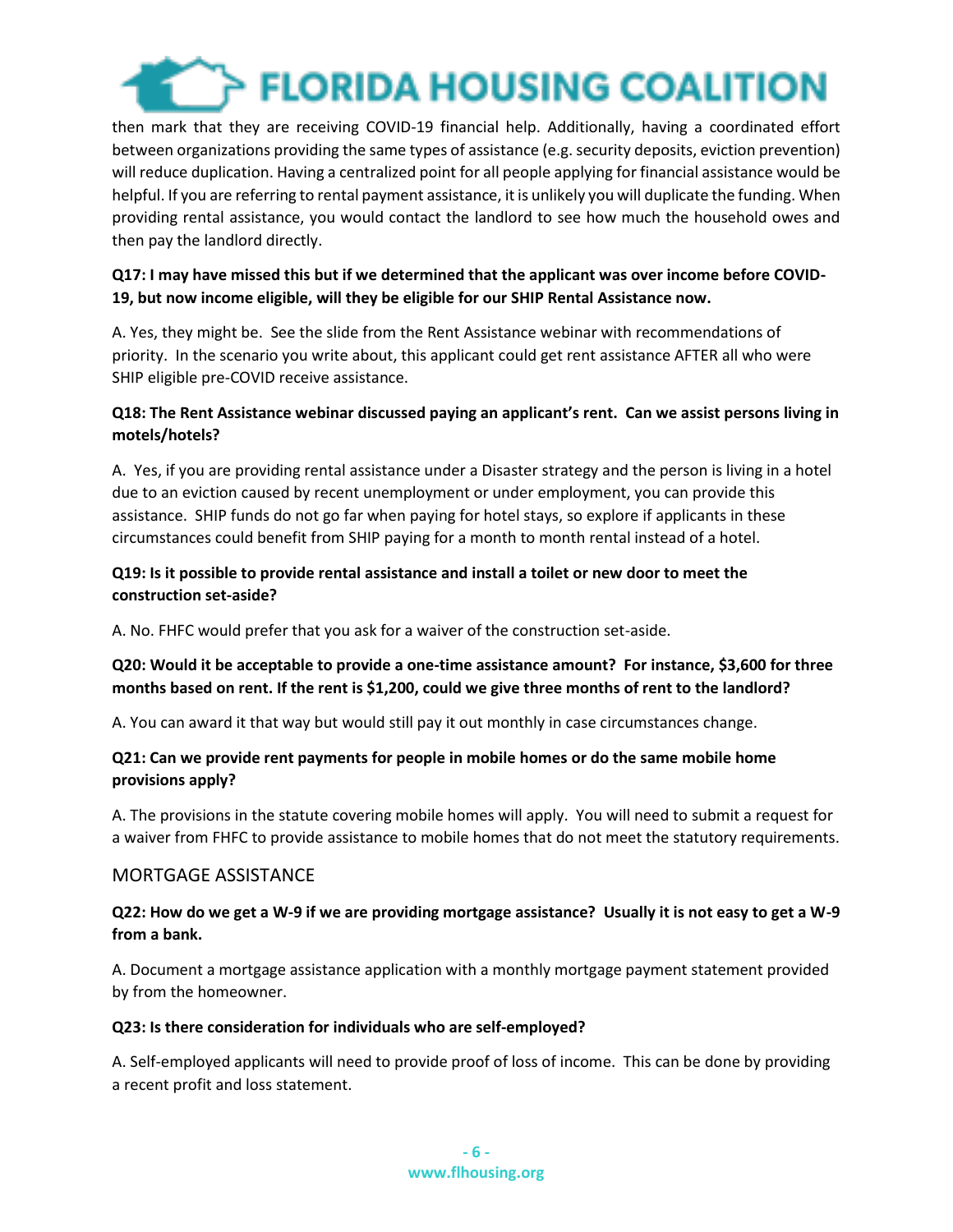

#### **Q24: If we pay for the mortgage or rent assistance, do we have to put a lien on the property?**

A. Most disaster or rental assistance is provided as a grant. Mortgage assistance can be provided as a grant or a loan.

#### **Q25: Can an applicant provide proof of filing for unemployment as verification that they were laid off?**

A. Yes.

#### ELIGIBILITY DOCUMENTATION

**Q26: I have been able to obtain the income and asset verification forms to determine the eligibility of current SHIP applicants. However, I am not meeting with applicants right now so they cannot sign the income certification form to complete the eligibility determination process. Can I sign the form for right now, mail an award letter if they are eligible, and make a note that the adult members of the applicant household will sign the form once social distancing policies are relaxed?** 

A: Yes, it is acceptable during this social distancing period for you alone to sign the income certification form (also called the Residential Income Certification (RIC)). This is an acceptable practice that is similar to how HUD is currently allowing rental property managers to delay collecting resident signatures for income re-certification. Here is the specific guidance that Florida Housing Finance Corporation's staff has provided on this topic:

The HUD 4350.3 Occupancy Handbook contains guidance regarding extenuating circumstances that cause delay in the execution of its consent forms and HUD 50059 tenant certification and until the IRS issues guidance to the contrary, Florida Housing will emulate HUD and apply the extenuating circumstances principals and postpone execution of all verification and certification documents. The owner must document the reasons for the delay in the resident file ("Applicant/resident did not sign due to COVID-19 risk.") and indicate how and when the tenant will provide the proper signature.

### **Q27: Can we accept electronic signatures (fax/emailed) on the SHIP income certification forms due to our office being closed to the public?**

A: Yes, you can. There is nothing in the SHIP statute or the rule that would prohibit the use of electronic tenant files or signatures. Chapter 668., subsection 668.50 (7) Fla. Stat. states: LEGAL RECOGNITION OF ELECTRONIC RECORDS, ELECTRONIC SIGNATURES, AND ELECTRONIC CONTRACTS.

(a) A record or signature may not be denied legal effect or enforceability solely because the record or signature is in electronic form.

(b) A contract may not be denied legal effect or enforceability solely because an electronic record was used in the formation of the contract.

(c) If a provision of law requires a record to be in writing, an electronic record satisfies such provision.

(d) If a provision of law requires a signature, an electronic signature satisfies such provision.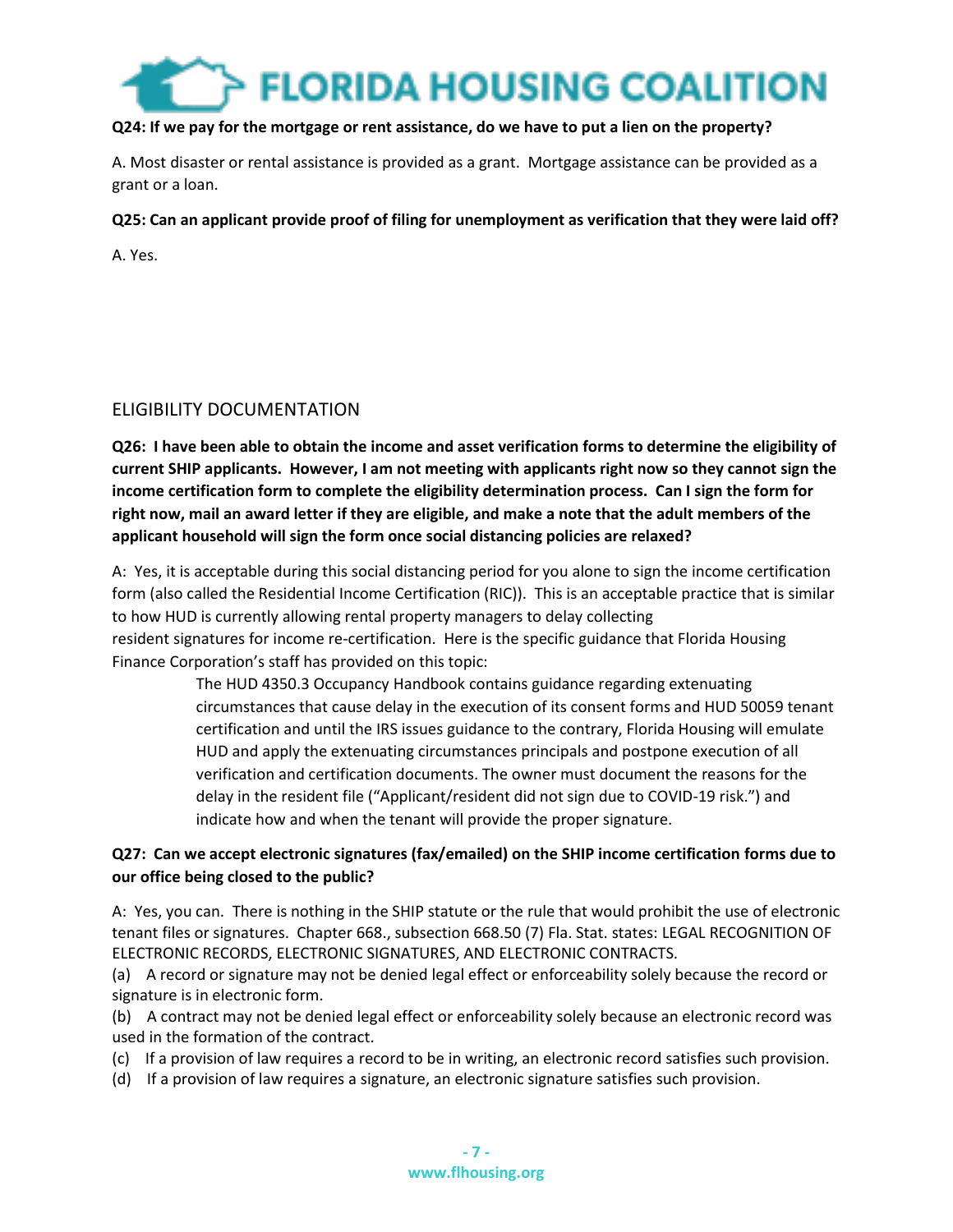Another acceptable process that can be used during this social distancing period is addressed in an answer above about guidance from the SHIP Monitors. The local government staff alone may sign the income certification form (also called the Residential Income Certification (RIC)). This is an acceptable practice that is similar to how HUD is currently allowing rental property managers to delay collecting resident signatures for income re-certification.

# **Q28: The Rent Assistance webinar discussed guidance from the SHIP monitors about signatures. Does the option of the applicant signing later apply to contracts for work to begin on a rehabilitation project?**

A. Yes, it could be used as a last resort, however consider other options that can be used for legally binding documents such as Remote Online Notarization, the use of electronic signatures, or mailing the document for signature and requiring two witnesses.

#### **Q29: Would stimulus funding expected to be received be part of household income?**

A. No. this is a one-time payment. If deposited in a bank account, it would be considered an asset.

#### **Q30: What tips can you offer related to third party verification while working from home?**

A. 4350.3 allows for verbal verifications of income and assets. You must document the company, who you spoke with, their title, the date time and the information provided, your name and title. You can also use mail, e-mail, scanned documents that can be e-mailed, or photos of things like pay stubs and bank account statements.

#### **Q31: Do you think that self-certification will be an option for purposes of expediting assistance.**

A. No. Local governments are still required to try to obtain third party verifications even if there are delays. Self-certifications will only be used as a last resort when all efforts to obtain third party verification have been exhausted.

### **Q32: Will there be any changes on what is required regarding documentation and application requirements to fast track assistance? May we use self-certification of income?**

A: See the written direction here from Florida Housing's SHIP Monitors. It addresses the 'Family Certification method (self-certification)', which is the same as the SHIP disaster self-certification form.

Among the highlights of their guidance: COVID social distancing may cause some delays to applications, verifications and certifications. A delay in obtaining verifications or all signatures is not reason enough to skip directly to self-certification, however. Florida Housing's SHIP Monitors write:

The HUD 4350.3 Occupancy Handbook contains guidance regarding extenuating circumstances that cause delay in the execution of its consent forms and HUD 50059 tenant certification and until the IRS issues guidance to the contrary, Florida Housing's SHIP Compliance Monitoring section will emulate HUD and apply the extenuating circumstances principals and postpone execution of all verification and certification documents. The owner must document the reasons for the delay in the resident file ("Applicant/resident did not sign due to COVID-19 risk") and indicate how and when the applicant/resident will provide the proper signature.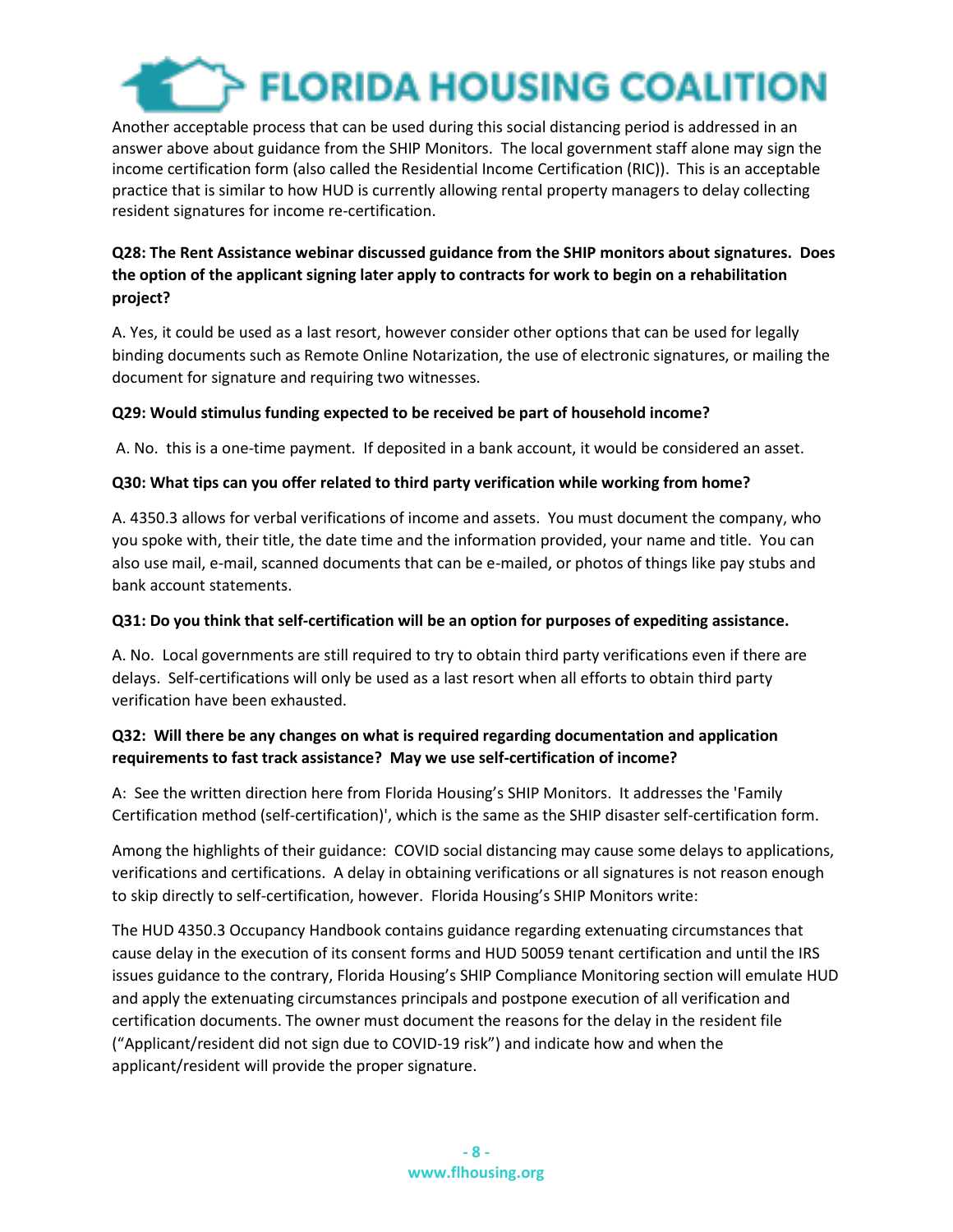The review of documents provided by an applicant/resident is acceptable third-party verification according to the HUD 4350.3 guidance. However, again per the 4350.3, it's acceptable to resort to the Family Certification method (self-certification) if the information cannot be verified by another acceptable verification method. In these instances, the owner must include in the resident file a description of the attempts first made to obtain the actual third-party verification documents.

Please note that HUD requires a Family Certification to be notarized and include a statement to the veracity of the information provided; HUD allows an owner to witness the family signature(s) in lieu of notarization. This same allowance will apply to LG staff administering SHIP.

Paragraph 5-18 E in the 4350.3 includes guidance for documentation requirements when third-party verification isn't available. Currently, the existence of extenuating circumstances that might delay actual execution of a document is not reason enough to skip directly to Family Certification.

When there is a delay in obtaining and/or witnessing the actual family signature(s) due to extenuating circumstances this fact should be noted initially and then when the signatures are subsequently obtained a reference to the original statement can be made to explain what would otherwise appear to be tardy execution of the "Family Certification" (similar to a "true and correct as of [date]" statement). The date the signature was actually obtained must be entered on the document.

# ADMINISTRATIVE PROCEDURES

# **Q33: Are offices continuing to offer services to customers as usual during this crisis or have alternate service measures been implemented, and if so, what are those alternatives?**

A: Each office and local government will be enforcing different measures. Contact the organization or visit the website to get the most current information. Also, the status of SHIP offices is a topic in the COVID-19 SHIP survey. Each local government that completes this survey at <https://www.surveymonkey.com/r/CX2DL2V> will receive survey results.

### **Q34: With many of the customers we serve being elderly or disabled, should we proactively be suspending contractual rehabilitation?**

A: Each local government will seek alternative ways of providing assistance under this disaster. Follow the recommendations of your local government officials on how to conduct business moving forward. You can learn about the status of other SHIP rehabilitation programs by completing the COVID-19 SHIP survey. Each local government that completes this survey at <https://www.surveymonkey.com/r/CX2DL2V> will receive survey results.

### **Q35: Under the SHIP disaster strategy, can funds be provided as a 'service delivery fee' to agencies that offer short term rental assistance? This would help them cover their operating/admin expenses.**

A: The SHIP program allows for payment of a service delivery fee for subrecipients that administer a SHIP strategy on behalf of the local government. Sponsors can be paid reasonable project delivery fees to carry out all or a portion of a strategy. The amount that will be provided as administrative expenses or project delivery shall be included in the LHAP.

# **Q36: Can local governments contract with counseling agencies to provide foreclosure prevention or eviction prevention counseling services?**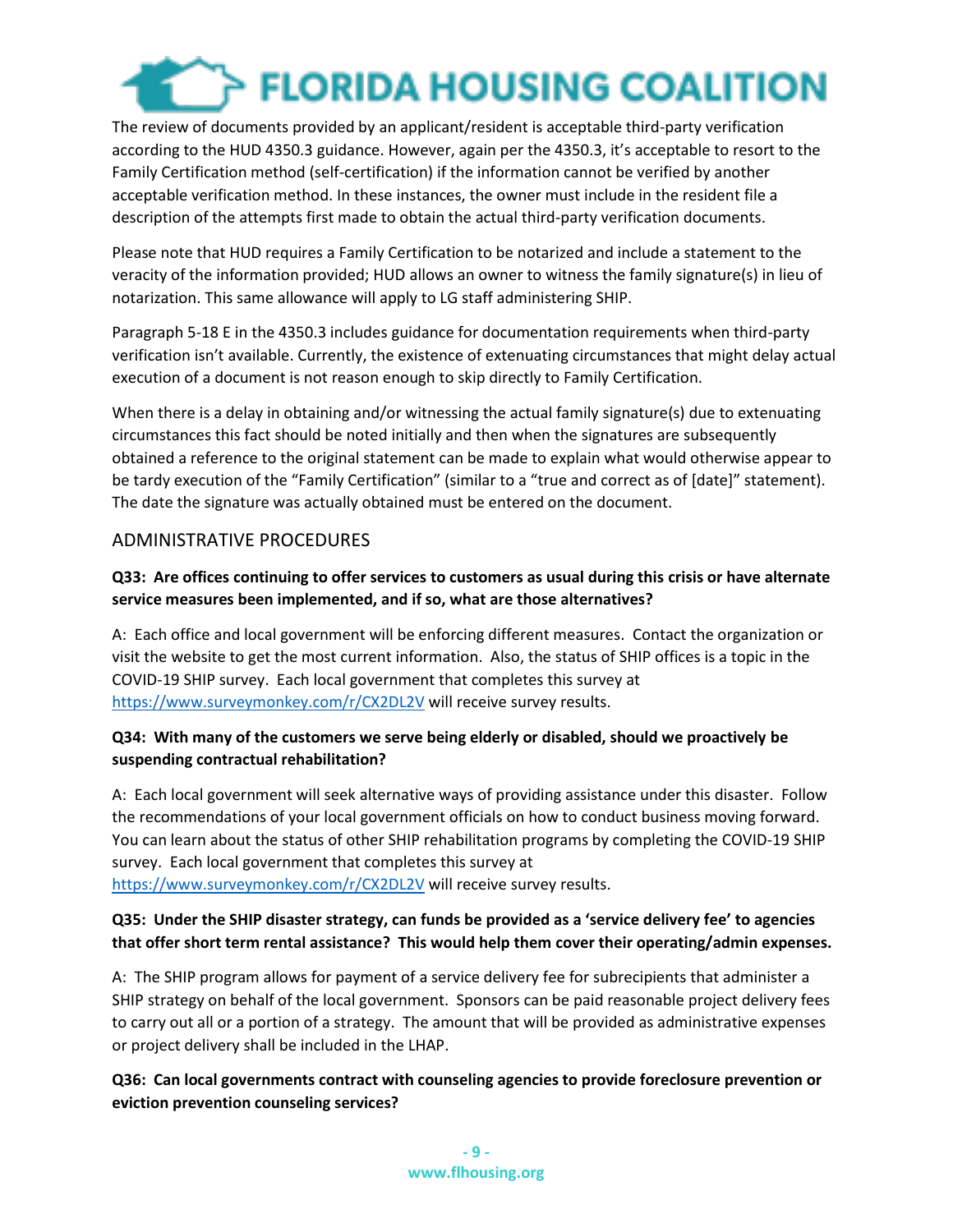A: Yes, funding to counseling agencies is an eligible SHIP administrative expense. It is a best practice to partner with a HUD approved housing counseling agency. A list of agencies is available at [https://www.hud.gov/states/florida/homeownership/hsgcounseling.](https://www.hud.gov/states/florida/homeownership/hsgcounseling)

# **Q37**: **Is there an established limit on how much SHIP funding can be used for providing housing counseling?**

A: There is not a specific limit on the amount of funds that can be used for counseling, but funds spent on counseling do not comply with any set-asides. Since at least 75 percent of funds must be devoted to construction/rehabilitation and another 10 percent is often devoted to administration, usually only 15 percent of an allocation is available for counseling. However, during this period of COVID-19 response, a local government may receive a waiver of the homeownership and construction set-asides to spend more funds on foreclosure counseling, rent assistance and other COVID-19 emergency response.

# **Q38: I have a new Local Housing Assistance Plan (LHAP) due May 2. The commission meetings have been canceled as well as the AHAC meetings. Is it possible to get an extension on the submission deadline?**

A: There is no extension available for this statutorily mandated deadline. If your LHAP was submitted to FHFC for a conditional review, that submission met the May 2 submission deadline requirement. If not, your LHAP is simply late until it is received. The only effect is that FY 20-21 funds cannot be disbursed until the LHAP is approved and is likely that the first 20-21 disbursements will be available in September or October.

# OTHER SHIP TOPICS

# **Q39: Our City is exploring the idea of providing bed/bathing stations, etc. for the homeless population. Please let us know if we could use the disaster strategy to address the items listed above.**

A: No. SHIP is a housing program and requires that an eligible person occupy eligible housing. This activity is more geared to the use of CDBG or ESG funds.

### **Q40: Will I be able to submit an application for SHIP rental assistance after this webinar?**

A. If you are interested in applying for rental assistance, use the link below to contact the local SHIP office in your community and find out if they have a rental assistance strategy and how to apply for assistance. https://www.floridahousing.org/programs/special-programs/ship---state-housing-initiativespartnership-program/local-government-information

### **Q41: Will you create a library of these webinars (and resources) on your FHC website?**

A. Yes. If you got to our website at https://www.flhousing.org/covid-19-housing-related-resources/ you will find all of our recorded webinars and handouts. These are usually posted within 1-2 days.

### **Q42: What is the process for receiving public input to any local SHIP rental assistance program?**

A. When a local government writes its three-year Local Housing Assistance Plan it solicits public input in accordance with the process outlined in the plan. Under the executive order, the local government can move forward with disaster assistance and is not required to get input from the public.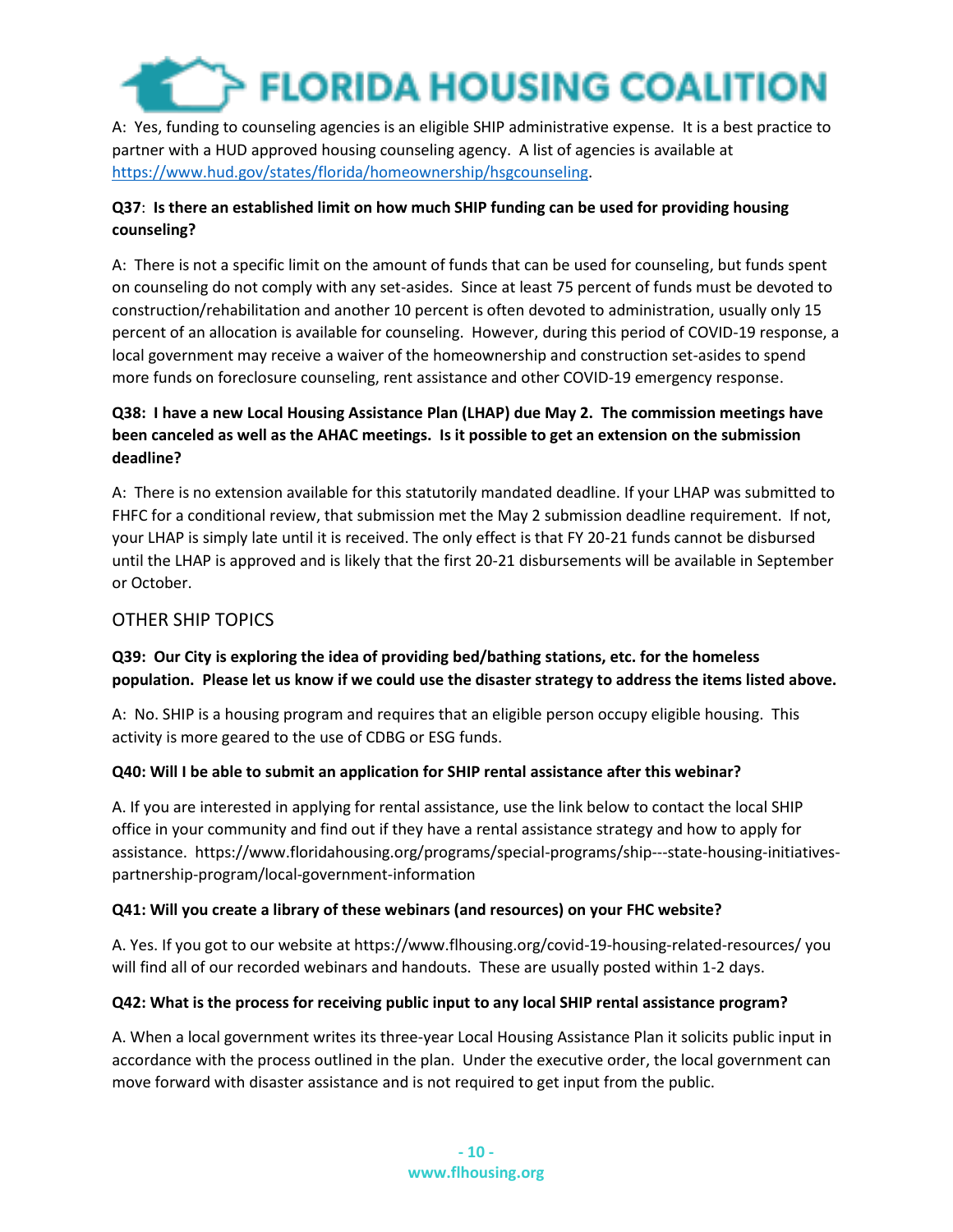<span id="page-10-0"></span>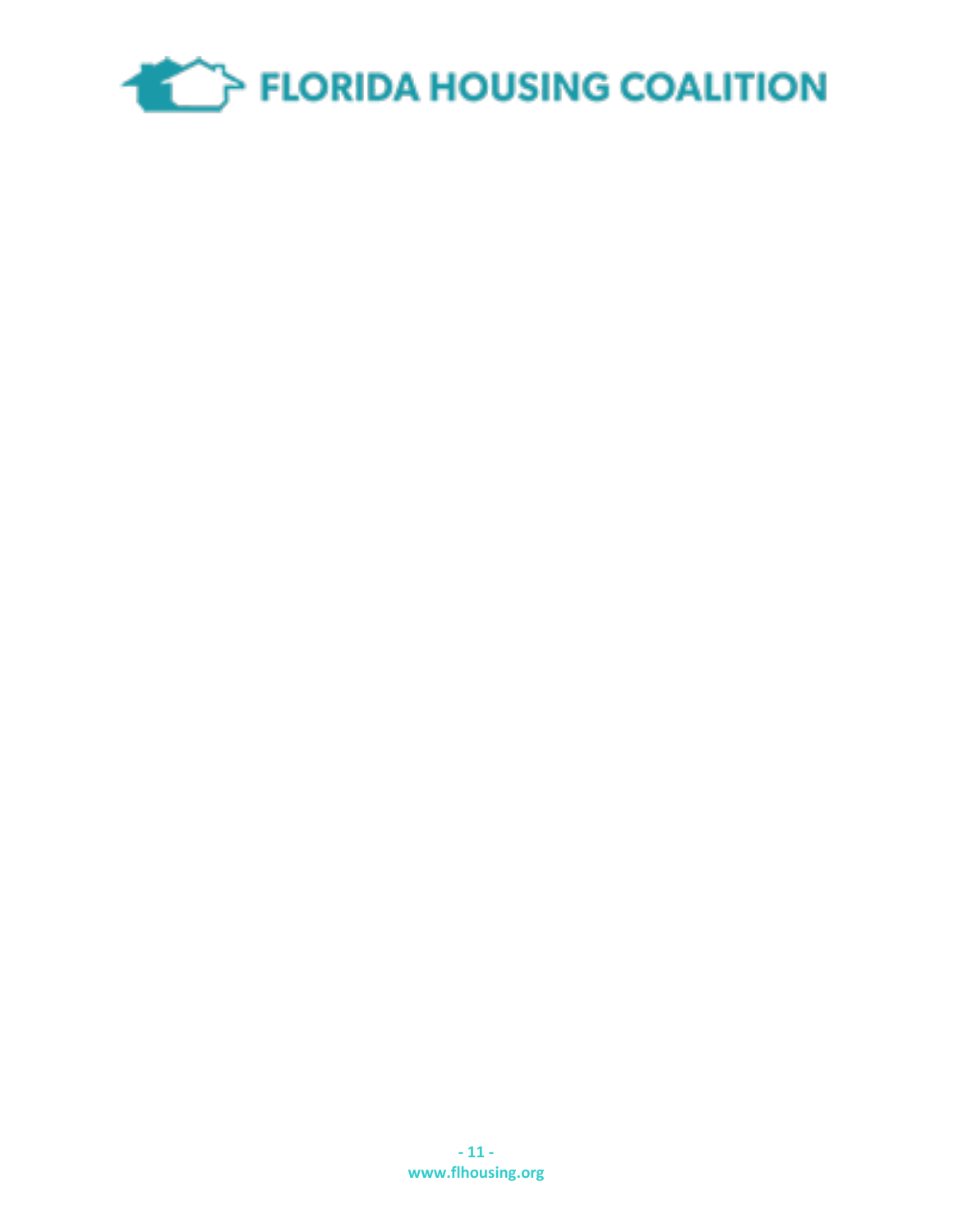# Homelessness

**Q1: During the COVID-19 webinar on March 19, 2020 Amanda Rosado referenced King County. In what state is King County?**

A: King County is in the State of Washington.

**Q2: How do homeless shelters and bridge programs intend to keep staff from contracting COVID-19? It seems that washing our hands and practicing social distancing is not practical, as many staff cannot work from home. We don't not have adequate garments.**

A: There is guidance for emergency shelters from HUD at their website:

<https://www.hudexchange.info/resource/5985/infectious-disease-toolkit-for-cocs/>

Access to supplies is a hardship many providers are facing. It is important to work with your local Health Department to get prioritized for supplies. The CDC continues to urge shelters to wipe off surfaces as that is one of the key ways of spreading. Do not leave it up to shelter guests to clean areas.

It is important to share information about emergency shelters and needs related to those staying in these shelters (and in unsheltered encampments) with the local Health Department. Discussing these needs will help facilitate the direction of resources and personnel to be appropriately dedicated to this need.

# **Q3: Are Continuum's of Care eligible for reimbursement?**

A: If the CoC enters into a written agreement with a local government to provide services associated with COVID-19, the agreement should state that it will reimburse expenses as of a specific date for the services covered under the written agreement.

Regarding federal funding, HUD has provided guidance related to Emergency Solutions Grant, Community Development Block Grant, and Continuum of Care Program funding. See the links below for guidance.

- **[Using a Disaster Policy to Fund Infectious Disease Preparedness and Response with](https://files.hudexchange.info/resources/documents/Using-a-Disaster-Policy-to-Fund-Infectious-Disease-Preparedness-and-Response-with-ESG.pdf)  [ESG](https://files.hudexchange.info/resources/documents/Using-a-Disaster-Policy-to-Fund-Infectious-Disease-Preparedness-and-Response-with-ESG.pdf)** (HUD - March 18, 2020)
- **[Using CoC Program Funds for Infectious Disease Preparedness and Response](https://files.hudexchange.info/resources/documents/Using-CoC-Program-Funds-for-Infectious-Disease-Preparedness-and-Response.pdf)** (HUD March 13, 2020)
- **[Eligible ESG Costs for Infectious Disease Preparedness](https://files.hudexchange.info/resources/documents/Eligible-ESG-Program-Costs-for-Infectious-Disease-Preparedness.pdf)** (HUD March 5, 2020)

# **Q4: Would Florida Housing be in a position to encourage Department of Health to provided added attention to the needs of those experiencing homelessness, in particular those in Emergency Shelter/unsheltered who may need to be isolated/quarantined?**

A: The Florida Housing Coalition and the Florida Housing Finance Corporation are working with advocacy groups, the Department of Emergency Management, the National Low Income Coalition and other organizations that are affordable housing advocates to provide recommendations that will provide support and protection to our most vulnerable populations including people experiencing homelessness.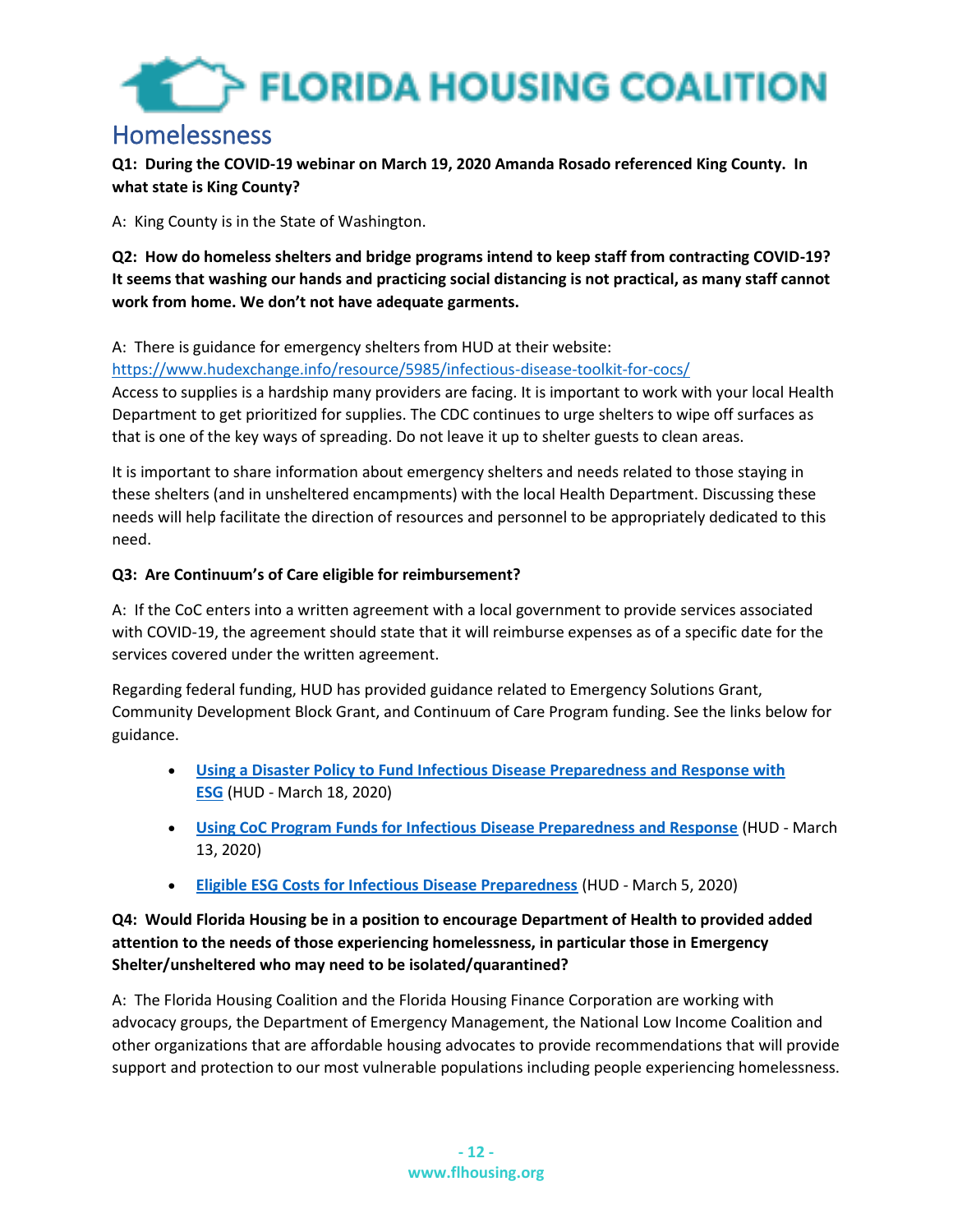

# **Q5: How do you suggest homeless providers go about conducting quarantine as hospitals discharge noncritical COVID 19 clients? We are closed to new intakes, so we are taking care of only our existing clients.**

A: Please see the link to HUD's infectious disease toolkit for preventing and managing the spread of infectious disease within shelters[: https://files.hudexchange.info/resources/documents/Infectious-](https://files.hudexchange.info/resources/documents/Infectious-Disease-Toolkit-for-CoCs-Preventing-and-Managing-the-Spread-of-Infectious-Disease-within-Shelters.pdf)[Disease-Toolkit-for-CoCs-Preventing-and-Managing-the-Spread-of-Infectious-Disease-within-](https://files.hudexchange.info/resources/documents/Infectious-Disease-Toolkit-for-CoCs-Preventing-and-Managing-the-Spread-of-Infectious-Disease-within-Shelters.pdf)[Shelters.pdf](https://files.hudexchange.info/resources/documents/Infectious-Disease-Toolkit-for-CoCs-Preventing-and-Managing-the-Spread-of-Infectious-Disease-within-Shelters.pdf)

The toolkit includes many examples of shelter policies. Many shelters are working with their local government to identify hotels and other spaces to help with isolation and quarantine. Shelters need to work with their local Health Department and healthcare providers to come up with a specific policy for handling this.

# **Q6: Are we to quarantine COVID-19 positive (confirmed) in the same unit or separated from each other in a shelter setting?**

A: The CDC recommends the following for congregate shelters:

# **Confine clients with mild respiratory [symptoms](https://www.cdc.gov/coronavirus/2019-ncov/about/symptoms.html) consistent with COVID-19 infection to individual rooms, if possible, and have them avoid common areas.**

- Follow CDC [recommendations](https://www.cdc.gov/coronavirus/2019-ncov/community/organizations/cleaning-disinfection.html) for how to prevent further spread in your facility.
- If individual rooms for sick clients are not available, consider using a large, well-ventilated room.
- In areas where clients with respiratory illness are staying, keep beds at least 6 feet apart, use temporary barriers between beds (such as curtains), and request that all clients sleep head-totoe.

#### *(Continued on next page)*

- If possible, designate a separate bathroom for sick clients with COVID-19 symptoms.
- Consider reducing cleaning frequency in bedrooms and bathrooms dedicated to ill persons to **as-needed** cleaning (e.g., of soiled items and surfaces) to avoid unnecessary contact with the ill persons.

See this link for the full list of CDC recommendations for shelters: [https://www.cdc.gov/coronavirus/2019-ncov/community/homeless-shelters/plan-prepare](https://www.cdc.gov/coronavirus/2019-ncov/community/homeless-shelters/plan-prepare-respond.html)[respond.html](https://www.cdc.gov/coronavirus/2019-ncov/community/homeless-shelters/plan-prepare-respond.html)

Emergency shelters should also consult with their local Health Department to implement policies and procedures regarding isolation and quarantine.

### **Q7: Has the State talked about whether they are planning to apply for waivers for the Balance of State funds?**

A: The State Office on Homelessness is currently collecting feedback from the Continuums of Care on the waivers related to the new HUD Memorandum published on April 1st.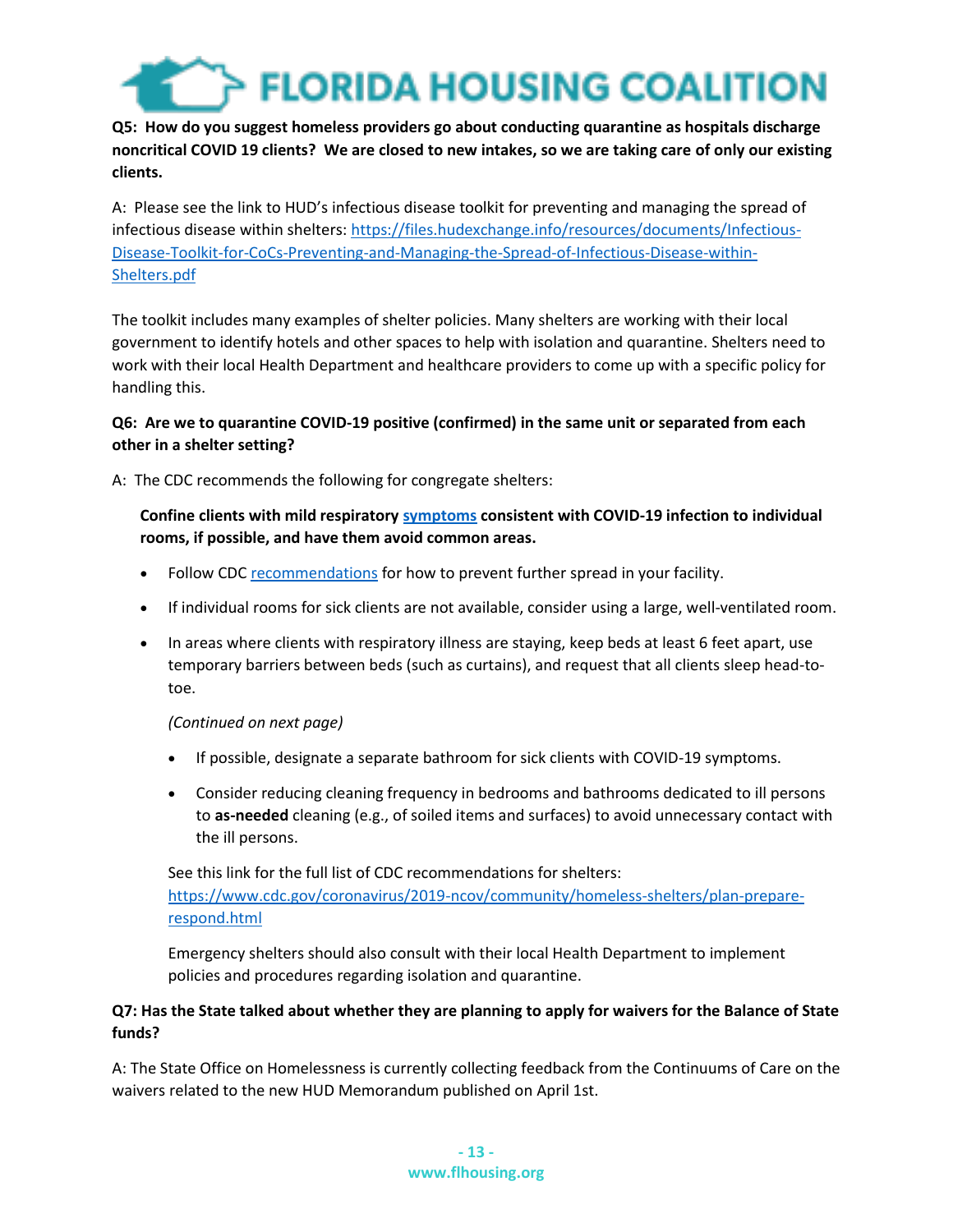

#### **Q8: Who will be working on updating the Consolidated Plan for waivers?**

A: Each recipient of HUD CPD funding is required to have a consolidated plan. The recipient is responsible for following HUD regulations pertaining to substantial amendments. HUD's Memorandum with the Super Waiver does provide waivers for Consolidated Plan requirements pertaining to citizen participation and comments. For the State of Florida, the Department of Economic Opportunity is the lead state agency responsible for the development of the Consolidated Plan.

#### **Q9: How do PPP loans impact my federal grants (e.g. CoC Planning grant)?**

A: The SBA Paycheck Protection Program (PPP) should not interfere with other federal grants you may be receiving, as the loan or grant is covering loss to the nonprofit. You cannot borrow money for staff unless you can certify that the loan is necessary to support your ongoing operations. For example, if your employee and compensation levels are maintained at the CoC Lead Agency utilizing a CoC Planning Grant there would be no need to apply for a loan or grant to cover those costs. You can only receive a PPP loan if your organization can certify in good faith that the current economic uncertainty "makes the loan necessary to support your ongoing operations." However, you could still use the PPP funds for rent, utilities, and mortgage interest if the economic situation requires, keeping in mind that non-payroll costs in excess of 25% of the total award may not be fully forgiven.

#### **Q10: How do local non-profits access the ESG and the Public Assistance funds?**

A: The Public Assistance Grant Program is available through FEMA and you can find more information at its website[. https://www.fema.gov/public-assistance-local-state-tribal-and-non-profit.](https://www.fema.gov/public-assistance-local-state-tribal-and-non-profit)

#### HUD posted the communities receiving ESG funding at

[https://www.hud.gov/program\\_offices/comm\\_planning/budget/fy20/.](https://www.hud.gov/program_offices/comm_planning/budget/fy20/) Nonprofits interested in applying for those funds must contact their local HUD recipient.

#### **Q11: What will the spending deadline be for ESG [CARES Act]?**

A: September 30, 2022.

# <span id="page-13-0"></span>Other Questions

**Q1: Some counties have halted eviction proceedings, such as Miami Dade Sheriff refusing to serve writs. Is there any update or legislative efforts to cease eviction proceedings in other counties in Florida?**

A: The Florida Housing Coalition will continue to advocate for our most vulnerable populations. FHC will provide updates on our website and weekly COVID-19 updates that will be held every Thursday at 1:30 pm.

# **Q2: My City Manager cancelled all training related travel. I had paid to attend the FHC Conference. Who do I contact to let them know?**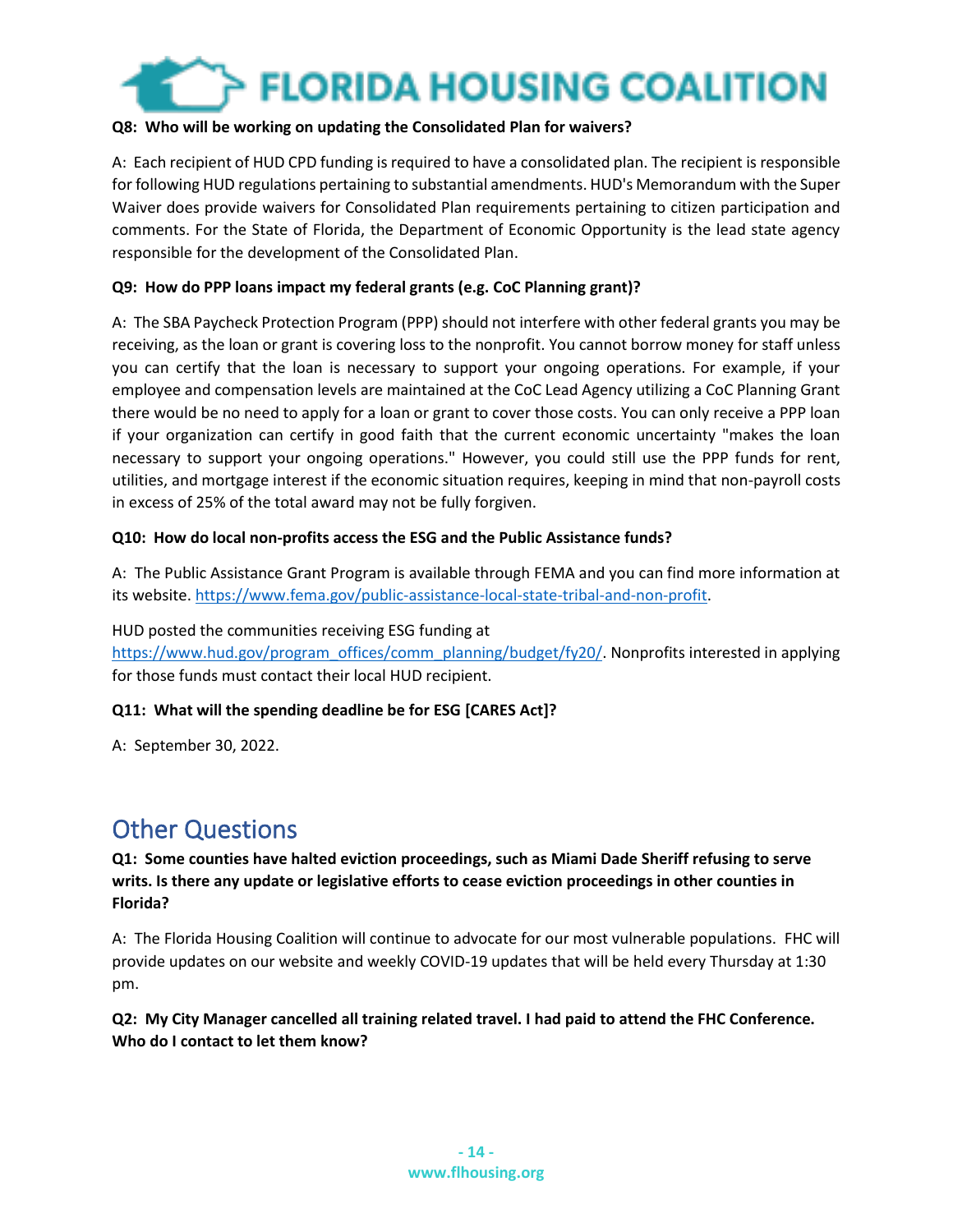

A: The FHC affordable housing conference is five months away. It is hoped that this crisis will be over in August. We encourage you to wait until the date gets closer to cancel your registration. If you are required to cancel your registration, please email [wells@flhousing.org.](mailto:wells@flhousing.org)

#### **Q3: Can you provide me with the recording and slides for the COVID-19 webinar from yesterday?**

A: Here is the link for the recording and webinar slides: [https://www.flhousing.org/covid-19-housing](https://www.flhousing.org/covid-19-housing-related-resources/)[related-resources/](https://www.flhousing.org/covid-19-housing-related-resources/)

#### **Q4: Does the construction of housing essential activity cover rehab of existing homes?**

A: Yes. Governor DeSantis' "Safer at Home" order deems housing rehabilitation an essential activity.

#### **Q5: If we use current CDBG unexpended funds can we replace them with the CARES CDBG when it arrives?**

A: If a grantee has uncommitted CDBG funds, it may be used for eligible activities to respond to COVID-19, but this would require amending the action plan to describe the activity and how the funds will be used. Once expended, the CDBG funds cannot be replaced with CARES CDBG because the CARES funding is to be used to prevent, prepare for, and respond to COVID-19.

### **Q6: What guidance can you give to organizations taking advantage of the PPP Loans and HUD grant compliance?**

A: For the PPP loan, be sure to follow the program guidelines so the loan will be fully forgiven. Forgiveness is based on using the funds as the program dictates and the organization quickly rehiring or maintaining salary levels. To ensure full forgiveness, spend at least 75% of the loan on payroll costs with the rest towards rent, utilities, and mortgage interest.

#### **Q7: Any idea how tenant-based vouchers will be issued to PHAs?**

A: It is unlikely Public Housing Authorities will be issuing new Housing Choice Vouchers. Instead the funding for PHAs from the CARES Act will most likely be used to further subsidize current tenants as their income decreases and the PHA's housing assistance payment (HAPS) increases.

#### **Q8: How can clients have access to their Social Security verification letters, besides the website alternative, to comply with requirements for voucher recertifications?**

A: Each Public Housing Authority is creating their own plan to update policies on issues like recertifications. HUD has created the PIH (Office of Public and Indian Housing guidance on what PHAs need to consider. More guidance will be forthcoming. [https://www.hud.gov/sites/dfiles/PIH/documents/COVID19\\_FAQ\\_PIH\\_3-30-20.pdf](https://www.hud.gov/sites/dfiles/PIH/documents/COVID19_FAQ_PIH_3-30-20.pdf)

#### **Q9: Regarding PPP, which lenders provide the SBA 7(A) in Florida?**

A: Several lenders in Florida and nationally are providing PPP loans. Check with your current lending institution to start. We will be posting a list of participating lenders soon.

#### **Q10: Is it really \$600 a week for everyone approved for unemployment?**